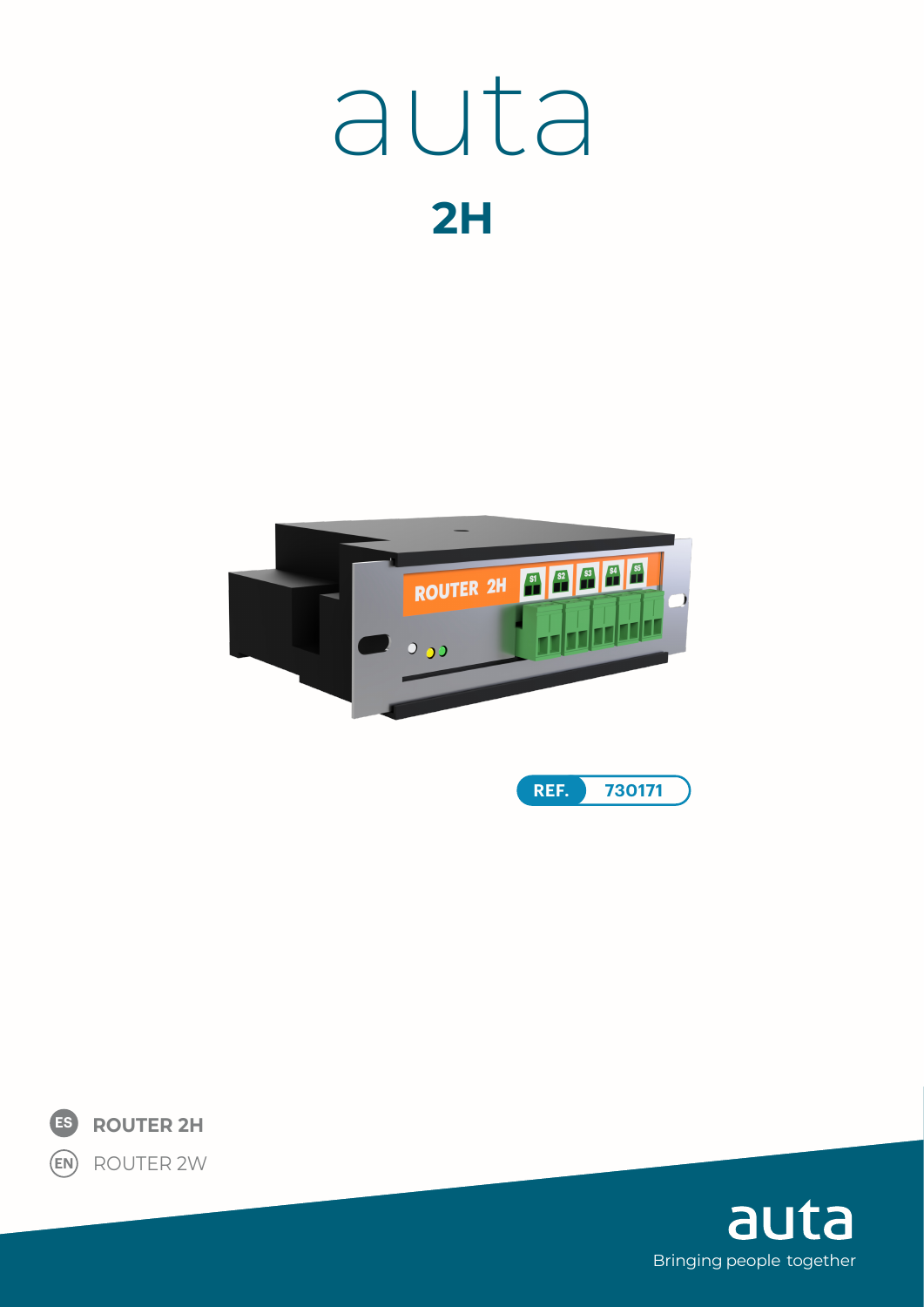### **Descripción** Description

#### **ROUTER para sistema Auta 2H.**

**Incorpora 5 puertos de comunicaciones que pueden ser usados para conectar verticales, placas o para enlazar con otros routers. La conexión de estos puertos siempre se realizará a través de INYECTORES EN MODO SECCIONADOR.**

ROUTER for Auta 2W system.

It has 5 communication ports that can be used to connect risers, panels or to link with other routers. The connection of this ports will be done thought INJECTORS IN SECTION MODE.

#### **Características** Features







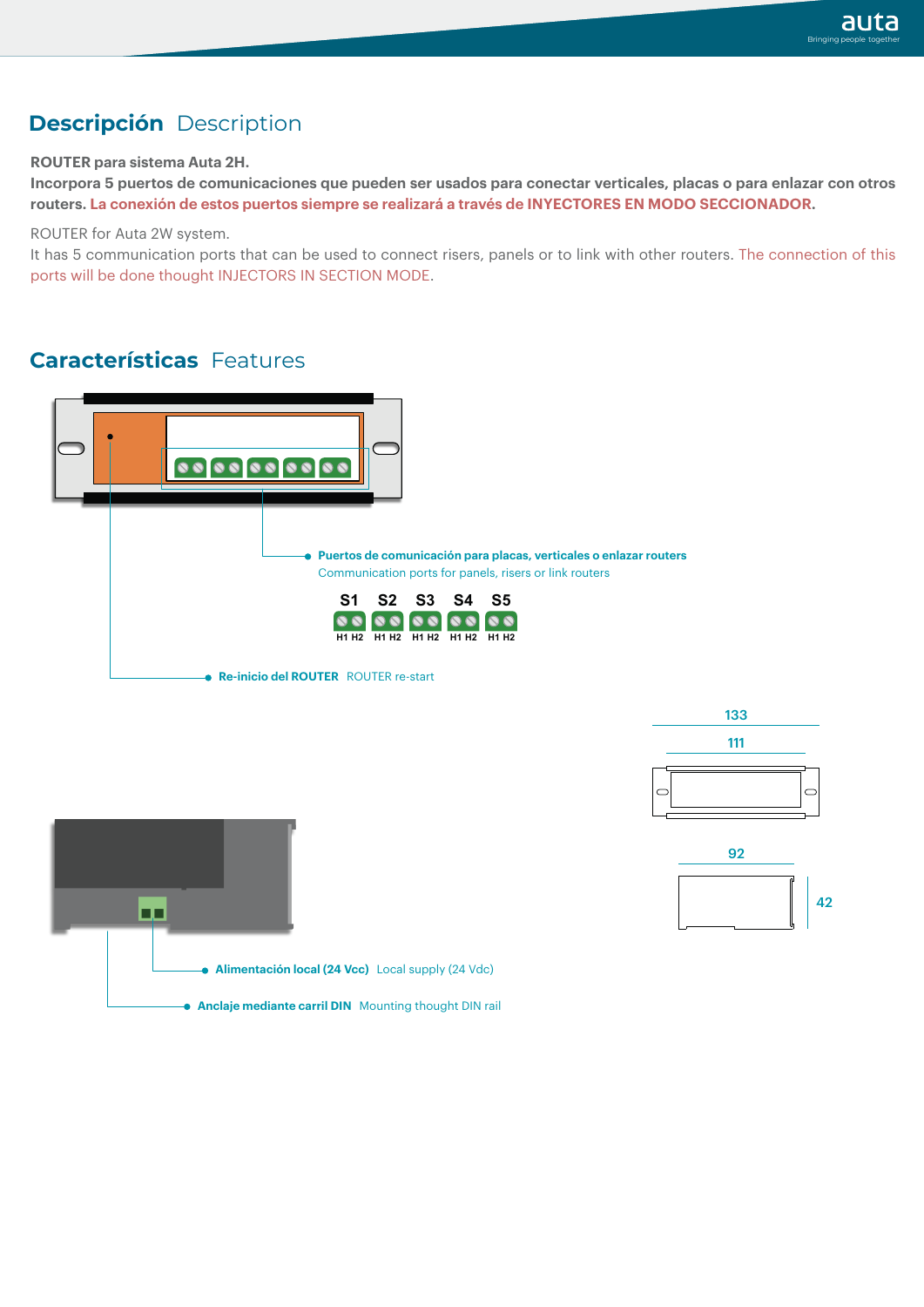## **Montaje** Mounting





**SUPERFICIE (desatornillar levemente para cambiar el soporte)**

**SUFACE** (unscrew slightly to change the bracket)



**CARRIL DIN (desatornillar levemente para extraer el soporte)** DIN RAIL (unscrew slightly to remove the bracket)

# **Conexión** Connection

| <b>RECOMENDADA</b> | <b>HASTA 200m</b> |
|--------------------|-------------------|
| <b>RECOMMENDED</b> | UP TO 200m        |
| 세계                 | 0.5mm TRENZADO    |
| H 2                | AWG20 TWISTED     |



# **Instalación** Installation



**Manual de instalación 2H** Installation manual 2W